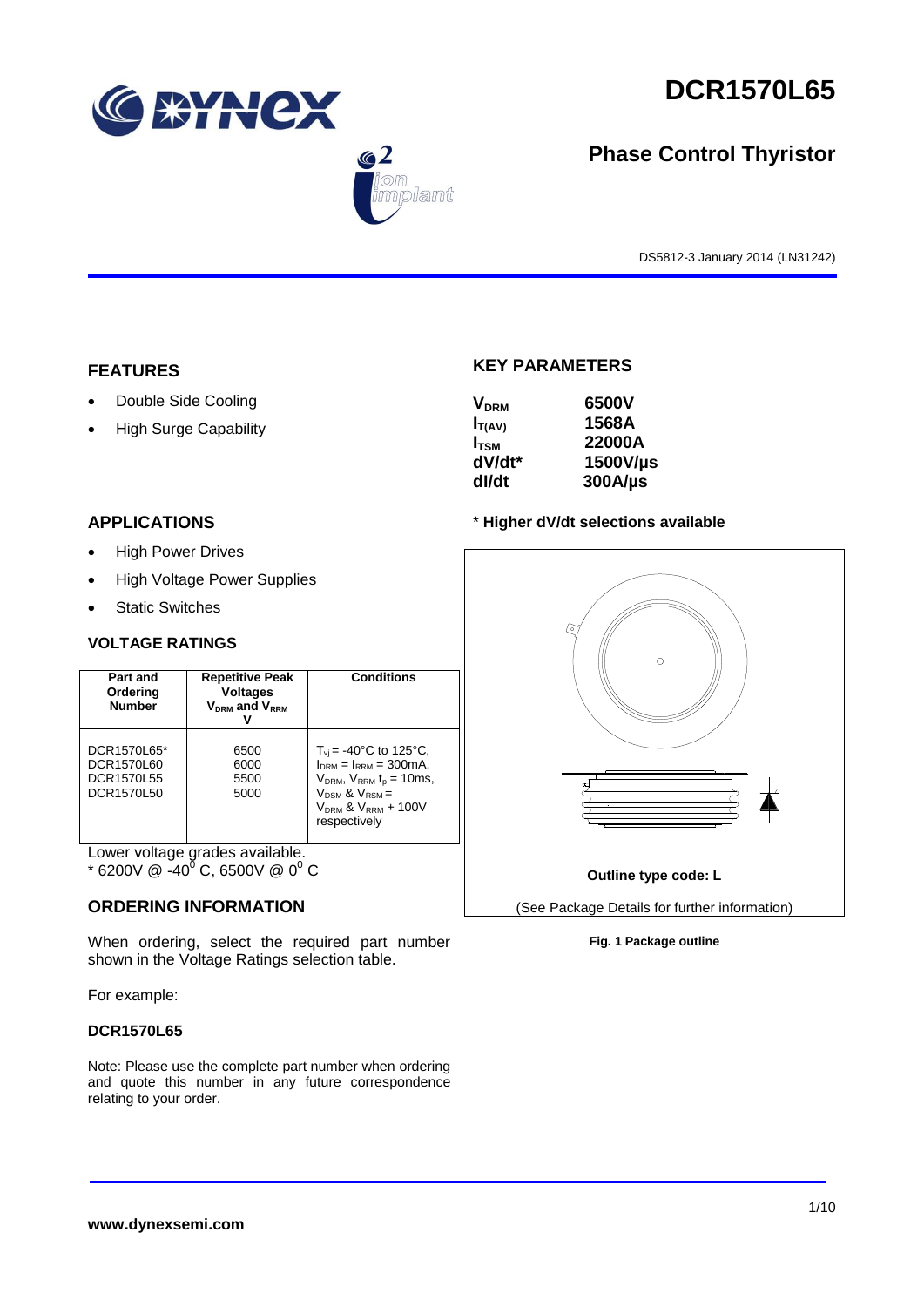

# **CURRENT RATINGS**

**Tcase = 60°C unless stated otherwise**

| Symbol                    | <b>Parameter</b>                     | <b>Test Conditions</b>   | Max. | <b>Units</b> |
|---------------------------|--------------------------------------|--------------------------|------|--------------|
| <b>Double Side Cooled</b> |                                      |                          |      |              |
| $I_{T(AV)}$               | Mean on-state current                | Half wave resistive load | 1570 | Α            |
| I <sub>T(RMS)</sub>       | <b>RMS</b> value                     | $\overline{\phantom{0}}$ | 2466 | A            |
| ΙT                        | Continuous (direct) on-state current | $\overline{\phantom{a}}$ | 2340 | Α            |

# **SURGE RATINGS**

| Symbol       | <b>Parameter</b>                        | <b>Test Conditions</b>                            | Max. | <b>Units</b>      |
|--------------|-----------------------------------------|---------------------------------------------------|------|-------------------|
| <b>I</b> TSM | Surge (non-repetitive) on-state current | 10ms half sine, $T_{\text{case}} = 125^{\circ}$ C | 22.0 | kA                |
| $l^2t$       | $I2t$ for fusing                        | $V_R = 0$                                         | 2.42 | MA <sup>2</sup> s |

# **THERMAL AND MECHANICAL RATINGS**

| Symbol           | <b>Parameter</b>                      |                           | <b>Test Conditions</b> |                          | Max.   | <b>Units</b> |
|------------------|---------------------------------------|---------------------------|------------------------|--------------------------|--------|--------------|
| $R_{th(j-c)}$    | Thermal resistance – junction to case | Double side cooled        | DC                     |                          | 0.0117 | °C/W         |
|                  |                                       | Single side cooled        | Anode DC               |                          | 0.0187 | °C/W         |
|                  |                                       |                           | Cathode DC             | $\overline{\phantom{a}}$ | 0.0329 | °C/W         |
| $R_{th(c-h)}$    | Thermal resistance – case to heatsink | Clamping force 37kN       | Double side            | $\blacksquare$           | 0.0025 | °C/W         |
|                  |                                       | (with mounting compound)  | Single side            | ٠                        | 0.005  | °C/W         |
| $T_{\rm vj}$     | Virtual junction temperature          | <b>Blocking VDRM/VRRM</b> |                        |                          | 125    | °C           |
| $T_{\text{stg}}$ | Storage temperature range             |                           |                        | $-55$                    | 125    | °C           |
| $F_m$            | Clamping force                        |                           |                        | 33                       | 41     | kN           |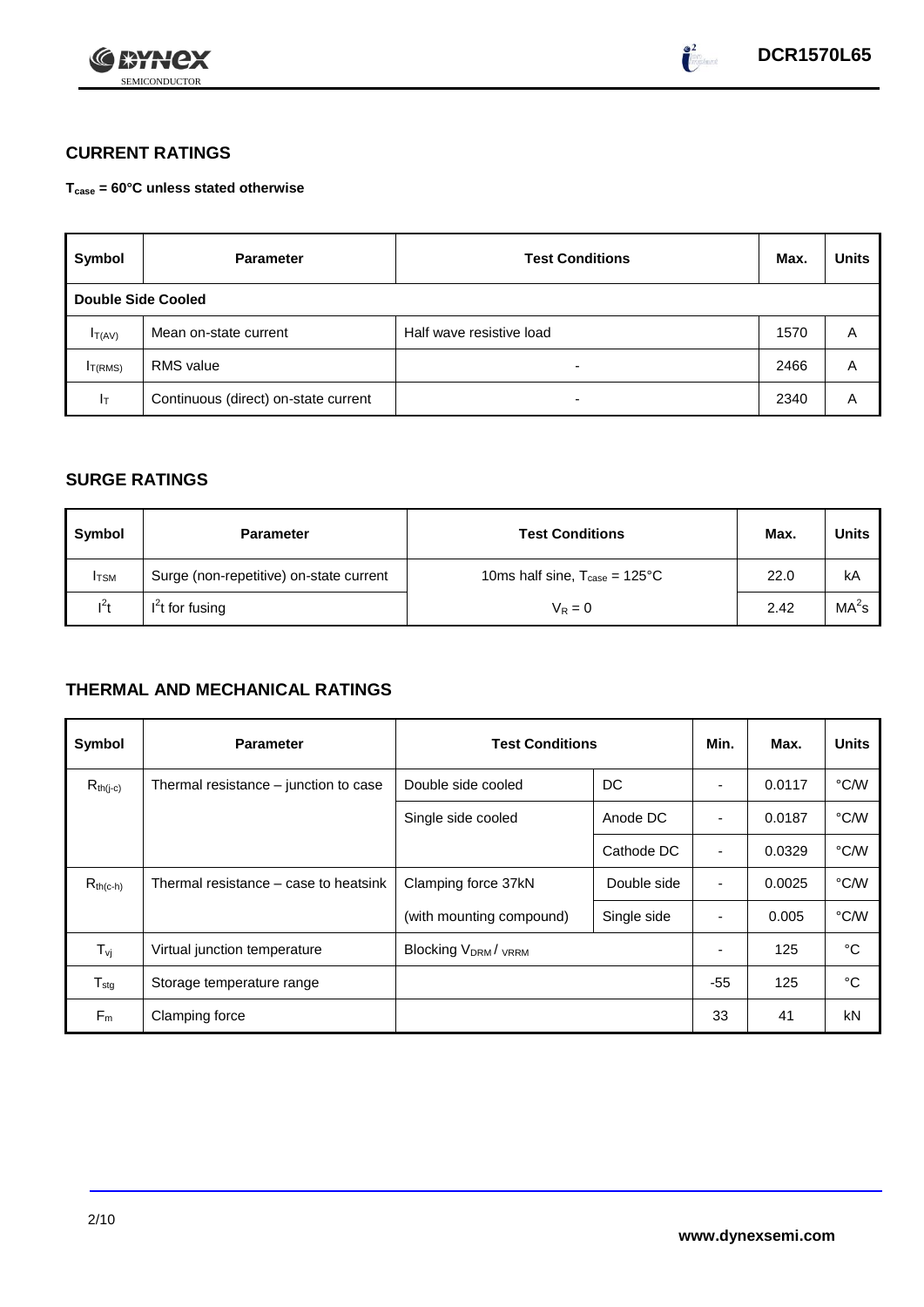

# **DYNAMIC CHARACTERISTICS**

| <b>Symbol</b>    | <b>Parameter</b>                              | <b>Test Conditions</b>                                                                          |                 | Min.                         | Max.  | <b>Units</b> |
|------------------|-----------------------------------------------|-------------------------------------------------------------------------------------------------|-----------------|------------------------------|-------|--------------|
| <b>IRRM/IDRM</b> | Peak reverse and off-state current            | At $V_{RRM}/V_{DRM}$ , $T_{case} = 125^{\circ}C$                                                |                 | $\overline{\phantom{a}}$     | 300   | mA           |
| dV/dt            | Max. linear rate of rise of off-state voltage | To 67% $V_{DRM}$ , T <sub>j</sub> = 125°C, gate open                                            |                 | $\qquad \qquad \blacksquare$ | 1500  | $V/\mu s$    |
| dl/dt            | Rate of rise of on-state current              | From 67% $V_{DRM}$ to 2x $I_{T(AV)}$                                                            | Repetitive 50Hz | $\overline{\phantom{a}}$     | 150   | $A/\mu s$    |
|                  |                                               | Gate source 30V, 10 $\Omega$ ,                                                                  | Non-repetitive  |                              | 300   | $A/\mu s$    |
|                  |                                               | $t_r < 0.5 \mu s$ , $T_i = 125$ °C                                                              |                 |                              |       |              |
| $V_{T(TO)}$      | Threshold voltage - Low level                 | 100A to 1500A at $T_{\text{case}} = 125^{\circ}$ C                                              |                 | $\overline{\phantom{a}}$     | 1.0   | $\vee$       |
|                  | Threshold voltage - High level                | 1500A to 7200A at $T_{\text{case}} = 125^{\circ}$ C                                             |                 | $\qquad \qquad \blacksquare$ | 1.2   | V            |
| $r_{\text{T}}$   | On-state slope resistance – Low level         | 100A to 1500A at $T_{\text{case}} = 125^{\circ}$ C                                              |                 | $\overline{\phantom{a}}$     | 0.615 | $m\Omega$    |
|                  | On-state slope resistance – High level        | 1500A to 7200A at $T_{\text{case}} = 125^{\circ}$ C                                             |                 | $\overline{\phantom{a}}$     | 0.5   | $m\Omega$    |
| $t_{\rm gd}$     | Delay time                                    | $V_D = 67\% V_{DRM}$ , gate source 30V, 10 $\Omega$                                             |                 |                              | 3     | μs           |
|                  |                                               | $t_r = 0.5 \mu s$ , $T_i = 25^{\circ}C$                                                         |                 |                              |       |              |
| $t_q$            | Turn-off time                                 | $T_i$ = 125°C, $V_R$ = 200V, dl/dt = 1A/µs,                                                     |                 |                              | 1200  | μs           |
|                  |                                               | $dV_{DR}/dt = 20V/\mu s$ linear                                                                 |                 |                              |       |              |
| $Q_{\rm S}$      | Stored charge                                 | $I_T = 2000A$ , $T_i = 125^{\circ}C$ , dl/dt – 1A/µs,                                           |                 | 2000                         | 4500  | μC           |
| IL.              | Latching current                              | $T_i = 25^{\circ}C$ , $V_D = 5V$                                                                |                 | $\overline{\phantom{a}}$     | 3     | A            |
| Iн               | Holding current                               | $T_i = 25^{\circ}C$ , R <sub>G-K</sub> = $\infty$ , I <sub>TM</sub> = 500A, I <sub>T</sub> = 5A |                 | $\overline{\phantom{a}}$     | 300   | mA           |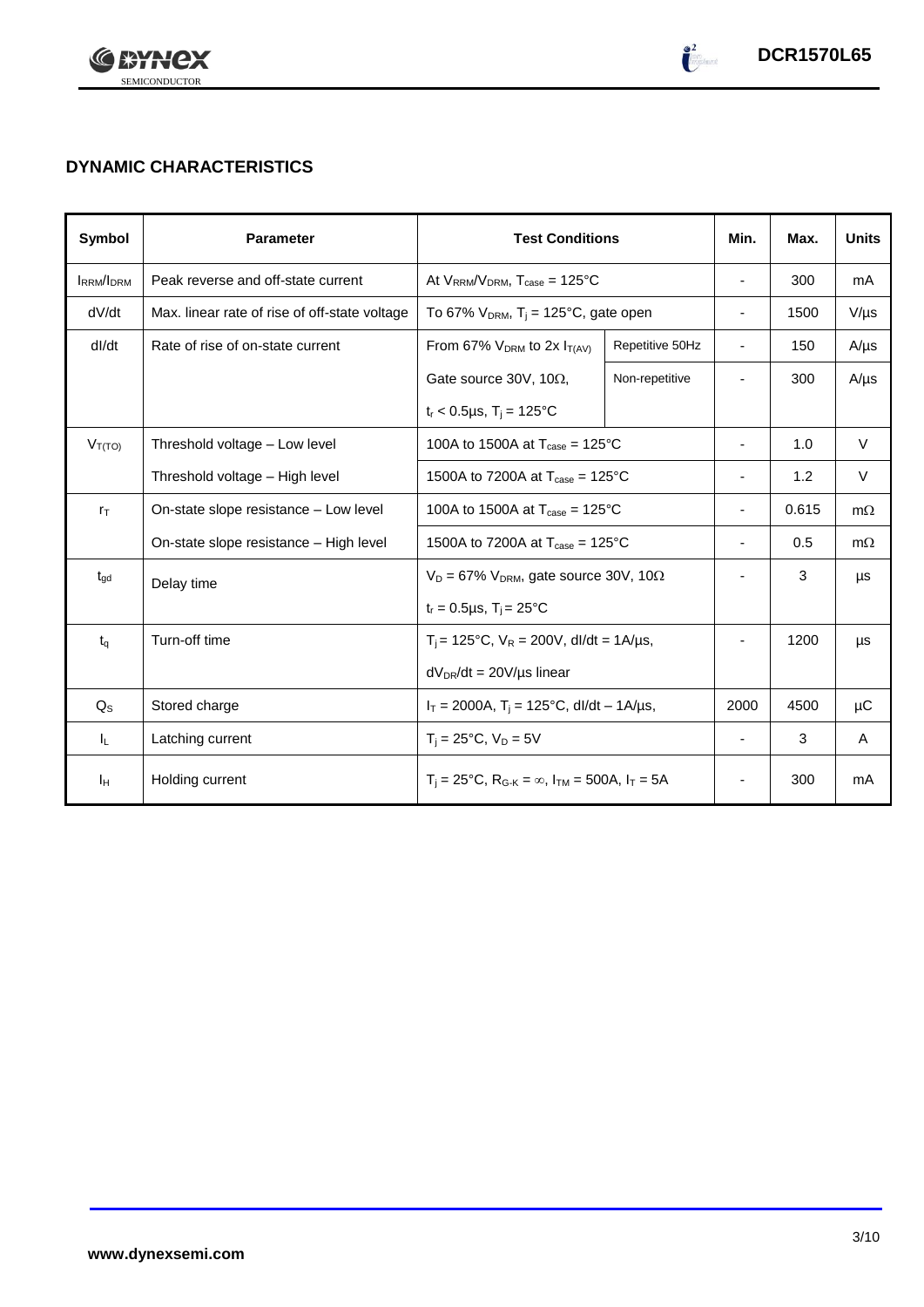

# **GATE TRIGGER CHARACTERISTICS AND RATINGS**

| Symbol          | <b>Parameter</b>         | <b>Test Conditions</b>                       | Max. | <b>Units</b> |
|-----------------|--------------------------|----------------------------------------------|------|--------------|
| V <sub>GT</sub> | Gate trigger voltage     | $V_{DRM} = 5V$ , $T_{case} = 25^{\circ}C$    | 1.5  | V            |
| VGD             | Gate non-trigger voltage | At 50% $V_{DRM}$ , $T_{case} = 125^{\circ}C$ | 0.4  | V            |
| IGТ             | Gate trigger current     | $V_{DRM}$ = 5V, $T_{case}$ = 25°C            | 350  | mA           |
| <b>I</b> GD     | Gate non-trigger current | At 50% $V_{DRM}$ , $T_{case} = 125^{\circ}C$ | 15   | mA           |

# **CURVES**



### **Fig.2 Maximum & minimum on-state characteristics**

 $V_{TM}$  **EQUATION** Where  $A = 0.666848$  $B = 0.033446$  $V_{TM} = A + B\ln(I_T) + C.I_T + D.\sqrt{I_T}$  C = 0.000418  $D = 0.009666$ these values are valid for  $T_i = 125^{\circ}C$  for  $I_T$  100A to 7200A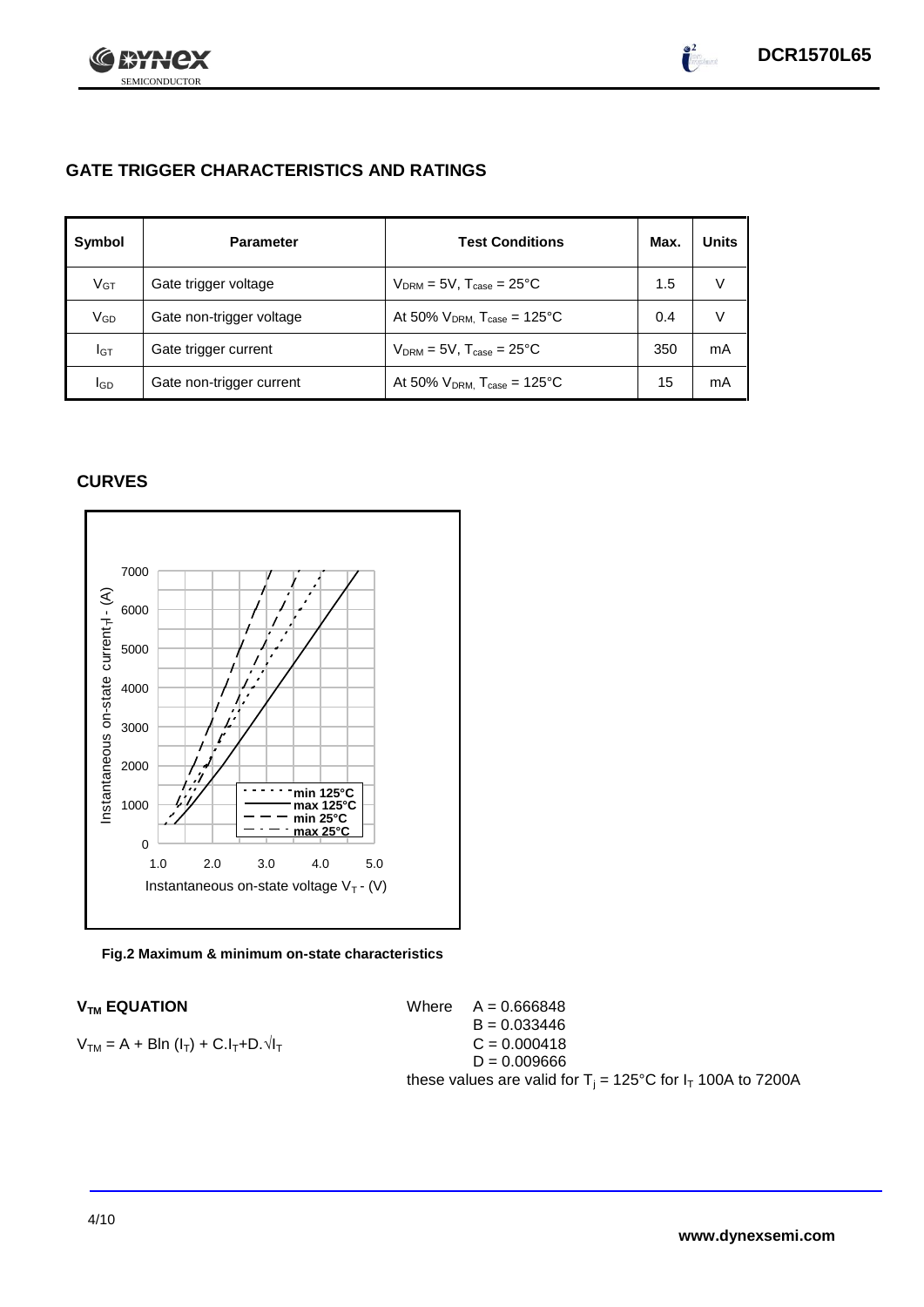



**Fig.5 Maximum permissible heatsink temperature, double side cooled – sine wave**

**Fig.6 On-state power dissipation – rectangular wave**

**DCR1570L65**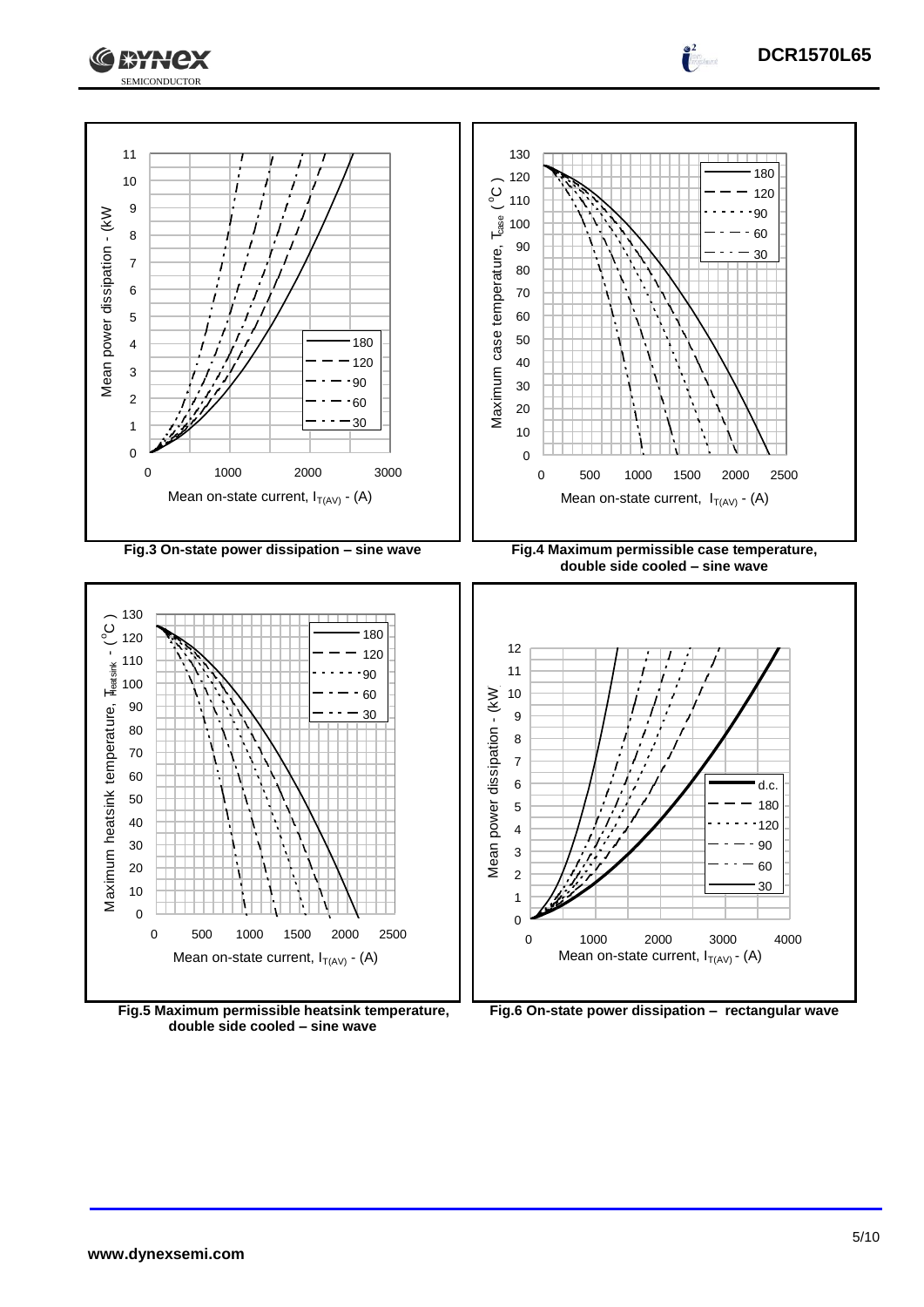



| $R_i$ (°C/kW) | 0.8342    | 2.6074    | 4.2073    | 4.041  |
|---------------|-----------|-----------|-----------|--------|
| $T_i$ (s)     | 0.008639  | 0.0533503 | 0.3309504 | 1.612  |
| $R_i$ (°C/kW) | 0.9647    | 2.8312    | 4.9433    | 9.909  |
| $T_i$ (s)     | 0.0096096 | 0.0627037 | 0.4198958 | 8.908  |
| $R_i$ (°C/kW) | 0.9285    | 2.9366    | 2.3581    | 26.683 |
| $T_i$ (s)     | 0.0093033 | 0.0621535 | 0.3092235 | 5.835  |
|               |           |           |           |        |

$$
Z_{th} = \sum [R_i \times (1-\exp. (t/t_i))]
$$

 $\Delta R_{th(j-c)}$  Conduction

Tables show the increments of thermal resistance  $R_{th(j-c)}$  when the device operates at conduction angles other than d.c.

|                  | Double side cooling       |       | Anode Side Cooling |       |                     | Cathode Sided Cooling |                            |       |
|------------------|---------------------------|-------|--------------------|-------|---------------------|-----------------------|----------------------------|-------|
|                  | $\Delta Z_{\text{th}}(z)$ |       |                    |       | $\wedge Z_{th}$ (z) |                       | $\Delta Z_{\text{th}}$ (z) |       |
| $\theta^{\circ}$ | sine.                     | rect. | $\theta^{\circ}$   | sine. | rect.               | $A^{\circ}$           | sine.                      | rect. |
| 180              | 1.45                      | 0.98  | 180                | 1.43  | 0.97                | 180                   | 1.44                       | 0.97  |
| 120              | 1.68                      | 1.40  | 120                | 1.66  | 1.39                | 120                   | 1.66                       | 1.39  |
| 90               | 1.93                      | 1.64  | 90                 | 1.90  | 1.62                | 90                    | 1.91                       | 1.63  |
| 60               | 2.16                      | 1.90  | 60                 | 2.12  | 1.88                | 60                    | 2.14                       | 1.89  |
| 30               | 2.34                      | 2.19  | 30                 | 2.30  | 2.15                | 30                    | 2.31                       | 2.17  |
| 15               | 2.42                      | 2.34  | 15                 | 2.37  | 2.30                | 15                    | 2.39                       | 2.31  |
|                  |                           |       |                    |       |                     |                       |                            |       |

|          |     | Cathode Sided Cooling |       |
|----------|-----|-----------------------|-------|
|          |     | $\wedge Z_{th}$ (z)   |       |
| $\theta$ |     | sine.                 | rect. |
|          | 180 | 1.44                  | 0.97  |
|          | 120 | 1.66                  | 1.39  |
|          | 90  | 1.91                  | 1.63  |
|          | 60  | 2.14                  | 1.89  |
|          | 30  | 2.31                  | 2.17  |
|          | 15  | 2.39                  | 2.31  |

**DCR1570L65**

 $\int_0^2$ 

**Fig.9 Maximum (limit) transient thermal impedance – junction to case (°C/kW)**

**XXX**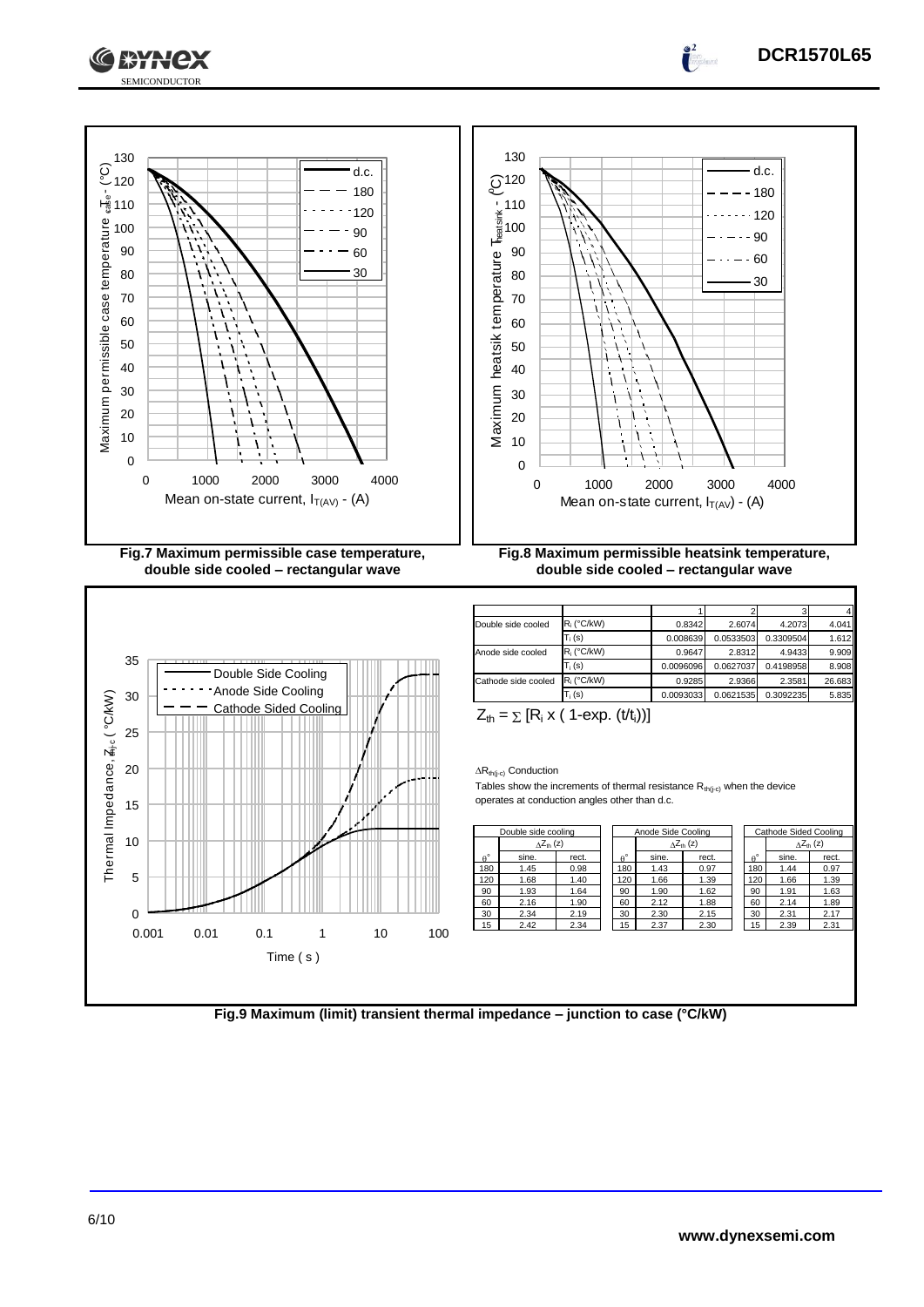



**DCR1570L65**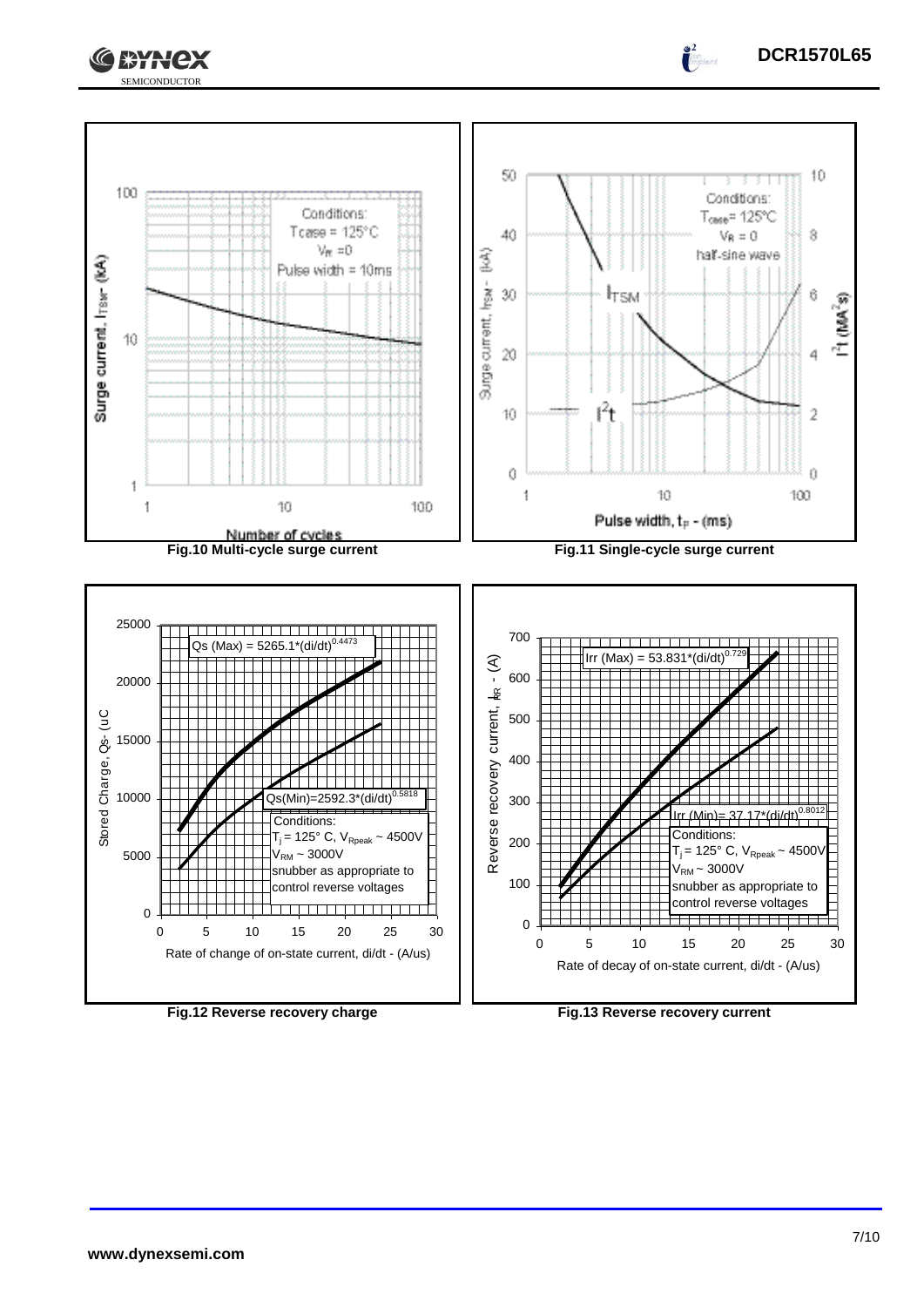

### **Fig14 Gate Characteristics**



**Fig. 15 Gate characteristics**

**DCR1570L65**

 $\int_{0}^{2}$ 

**CEYNEX**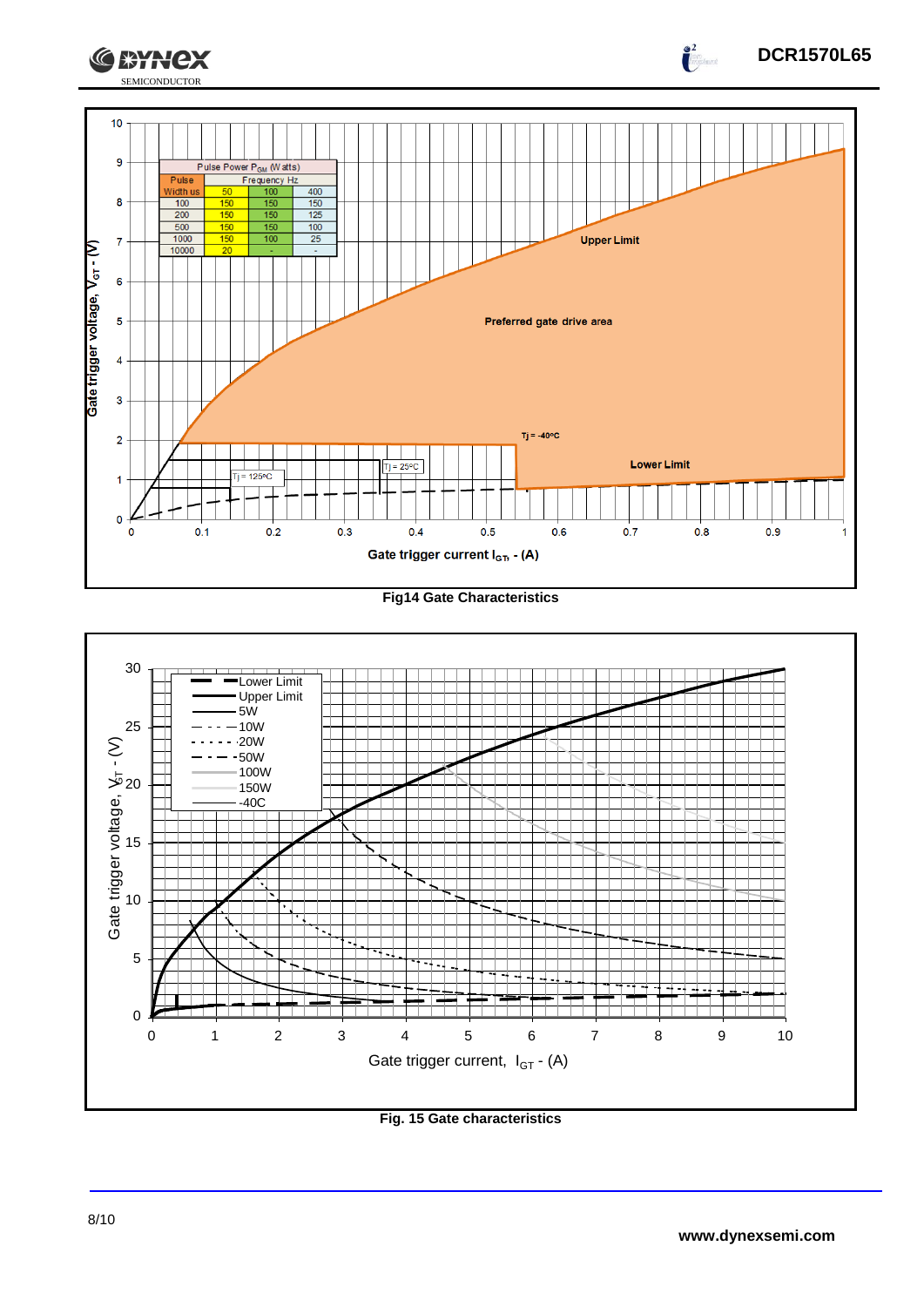

 $\bullet^2$ 

# **PACKAGE DETAILS**

For further package information, please contact Customer Services. All dimensions in mm, unless stated otherwise. DO NOT SCALE.

|                                                                                                                                              |                   | Maximum          | Minimum   |  |
|----------------------------------------------------------------------------------------------------------------------------------------------|-------------------|------------------|-----------|--|
| 3rd ANGLE PROJECTION<br>DO NOT SCALE<br>IF IN DOUBT ASK                                                                                      |                   | <b>Thickness</b> | Thickness |  |
| HOLE Ø3.60 X 2.00                                                                                                                            | Device            | (mm)             | (mm)      |  |
| DEEP (IN BOTH<br><b>ELECTRODES)</b>                                                                                                          | DCR1374SBA18      | 34.515           | 33.965    |  |
|                                                                                                                                              | DCR1375SBA28      | 34.59            | 34.04     |  |
|                                                                                                                                              | DCR1376SBA36      | 34.82            | 34.27     |  |
| 20° OFFSET (NOM.)                                                                                                                            | DCR2690L22        | 34.515           | 33.965    |  |
| TO GATE TUBE                                                                                                                                 | DCR2480L28        | 34.59            | 34.04     |  |
|                                                                                                                                              | DCR2040L42        | 34.82            | 34.27     |  |
|                                                                                                                                              | DCR1850L52        | 34.94            | 34.39     |  |
|                                                                                                                                              | <b>DCR1570L65</b> | 35.2             | 34.65     |  |
|                                                                                                                                              | <b>DCR1300L85</b> | 35.56            | 35.01     |  |
| Ø98.9 MAX.<br>Ø62.85 NOM.<br>CATHODE<br>01.5<br><b>GATE</b><br>Ø62.85 NOM.<br><b>ANODE</b><br>FOR PACKAGE HEIGHT<br><b>SEE TABLE</b>         |                   |                  |           |  |
| Nominal weight: 1500g<br>Clamping force: 37kN ±10%<br>Lead length: 420mm<br>Lead terminal connector: M4 ring<br>Package outline type code: L |                   |                  |           |  |

**Fig.16 Package outline**